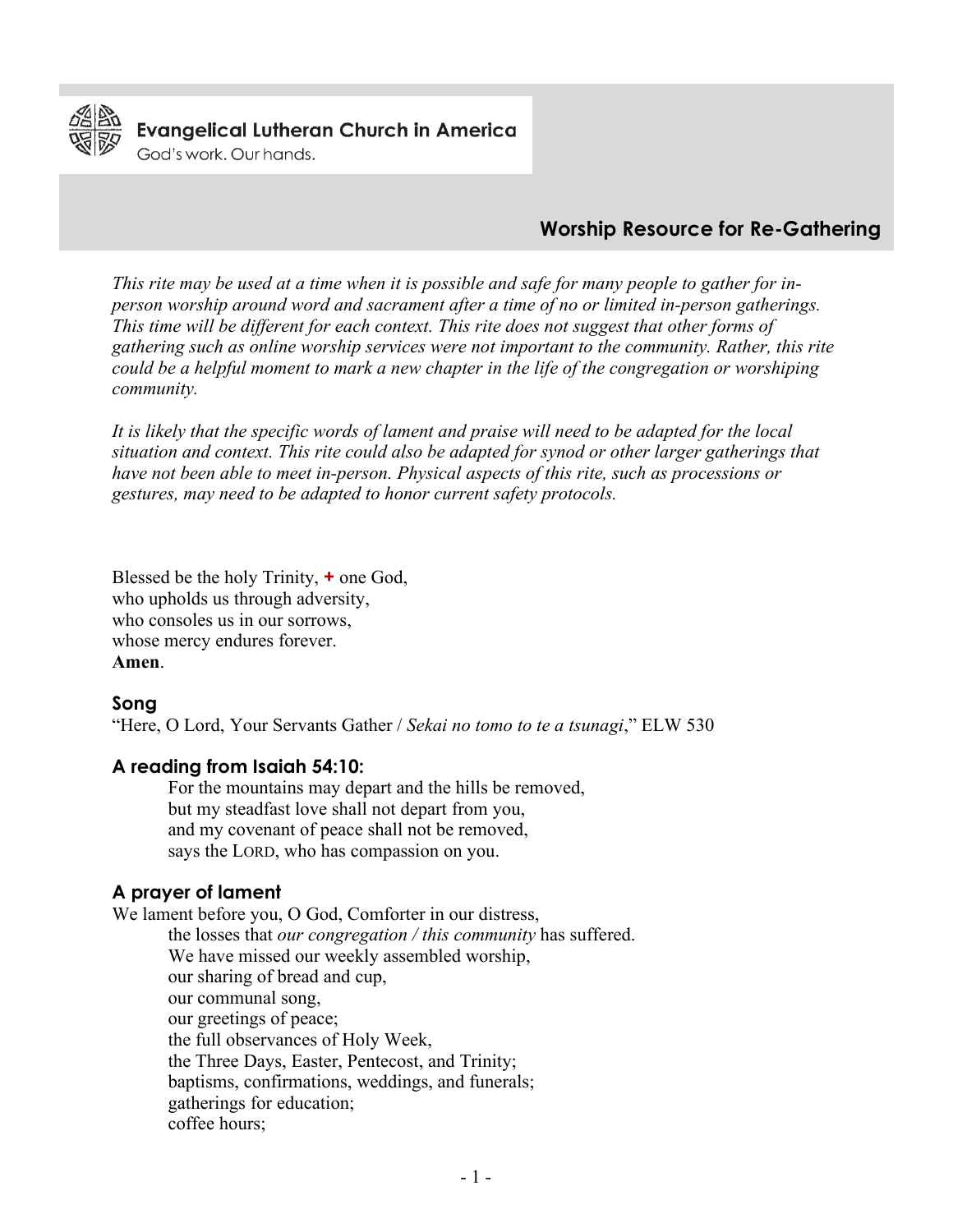the mutual consolation of the faithful enacted each Sunday, *Other laments of the local community may be added.*

and we mourn members, friends, and family who have died of COVID-19.

O God, we lament our losses, for they are many.

Restore us, gracious God.

#### **Restore us, gracious God**.

We lament before you, O God, Sustainer of the universe, the tragedies that our world has experienced. We lament the millions sickened; the countless dead; thousands unemployed; medical systems depleted; economic security threatened; government assistance inadequate; political discord escalated; despondency rampant; racial injustice intensified; communal engagements canceled. . . *Other laments of the world may be added.*

O God, we lament the world's tragedies, for they are incalculable. Heal us, compassionate God. **Heal us, compassionate God.**

#### **Song of lament**

Sometimes Our Only Song Is Weeping, ACS 1050

## **Psalm 91**

*The Psalm may be sung or read recalling God's faithfulness in a time of plague.*

## **Praise on a Sunday of Re-Gathering**

Yet today, O God of the everlasting arms, we rejoice at this re-gathering of our congregation: we praise you for Sunday worship in word and sacrament; for the personal presence of our pastor[s], [our deacon], and ministers; for infants, children, youth, adults, and the aged together; for communal song and live music; s for coffee hours; for Bible study; for service with one another for the wider community; for the mutual consolation of the faithful enacted on Sundays and weekdays . . . *Other praises of the local community may be added.*

O God, we rejoice at this re-gathering for baptismal life together. Empower our church, faithful God.

# **Empower our church, faithful God**.

And we pray, O God of safe harbor, for the emergence of a wholesome world: with health restored; mourners consoled; vaccines available;